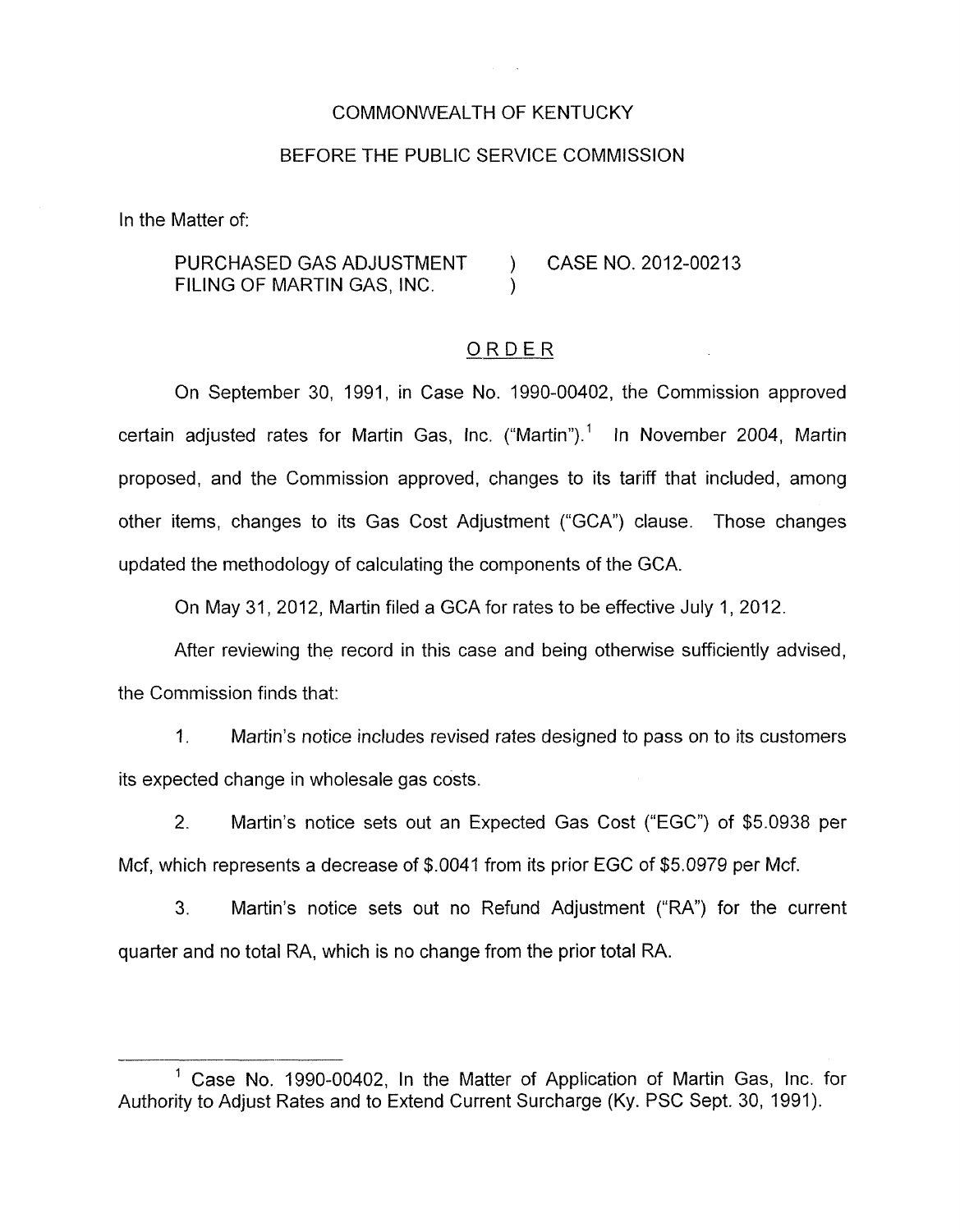4. Martin's notice sets out a current quarter Actual Adjustment ("AA") of \$.0012 per Mcf. Martin's total AA is \$.0076 per Mcf, representing a decrease of \$.0067 per Mcf from the previous quarter total AA of \$.0143 per Mcf.

Martin's notice sets out no Balance Adjustment. 5.

Martin's GCA is \$5.1014 per Mcf, which is a decrease of \$.0108 per Mcf 6. from its previous rate of \$5.1 122 per Mcf.

7. The rates in the Appendix to this Order are fair, just, and reasonable, and should be approved for service rendered by Martin on and after July 1, 2012.

IT IS THEREFORE ORDERED that:

1. The rates in the Appendix attached hereto and incorporated herein are approved for service rendered on and after July 1,2012.

2. Within 20 days of the date of this Order, Martin shall file its revised tariff sheets with the Commission setting out the rates authorized herein and reflecting that they were approved pursuant to this Order.

By the Commission

Commissioner Breathitt is abstaining from this proceeding.

OF **ENTERED JUN 2 1 2012** KENTUCKY PUBLIC SERVICE COMMISSION

**NDirector** Exebuti

Case No. 2012-00213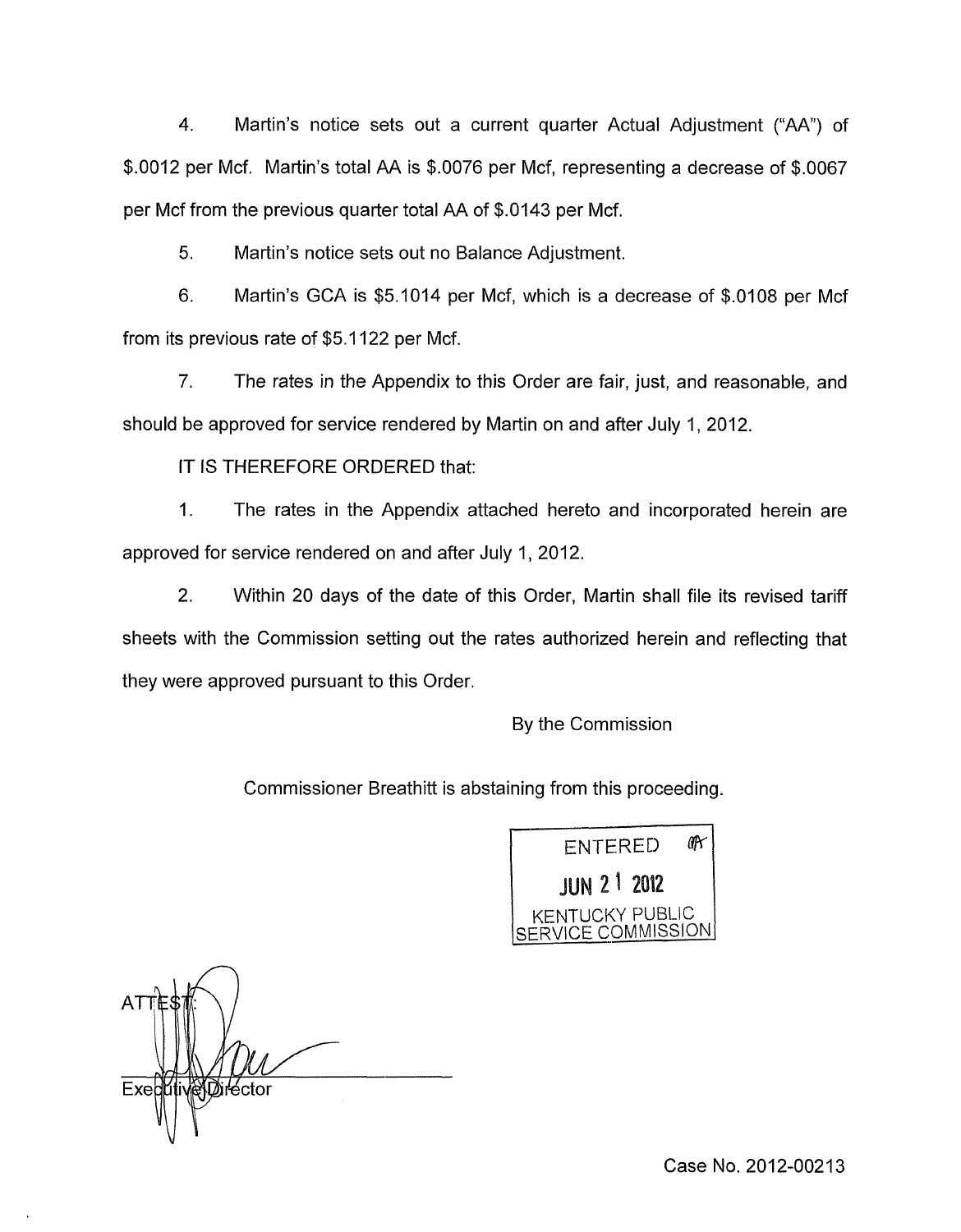#### APPENDIX

# APPENDIX TO AN ORDER OF THE KENTUCKY PUBLIC SERVICE COMMISSION IN CASE NO. 2012-00213 DATED **Ju**

The following rates and charges are prescribed for the customers served by Martin Gas, Inc. All other rates and charges not specifically mentioned herein shall remain the same as those in effect under authority of the Commission prior to the effective date of this Order

# RETAIL RATES:

| <b>RETAIL RATES:</b>    |                      |                                     |                      |
|-------------------------|----------------------|-------------------------------------|----------------------|
|                         | <b>Base Rate</b>     | <b>Gas Cost</b><br>Recovery<br>Rate | Total                |
| First Mcf<br>Over 1 Mcf | \$4.3976<br>\$4.2808 | \$5.1014<br>\$5.1014                | \$9.4990<br>\$9.3822 |
| Minimum Bill            | \$9.4990             |                                     |                      |